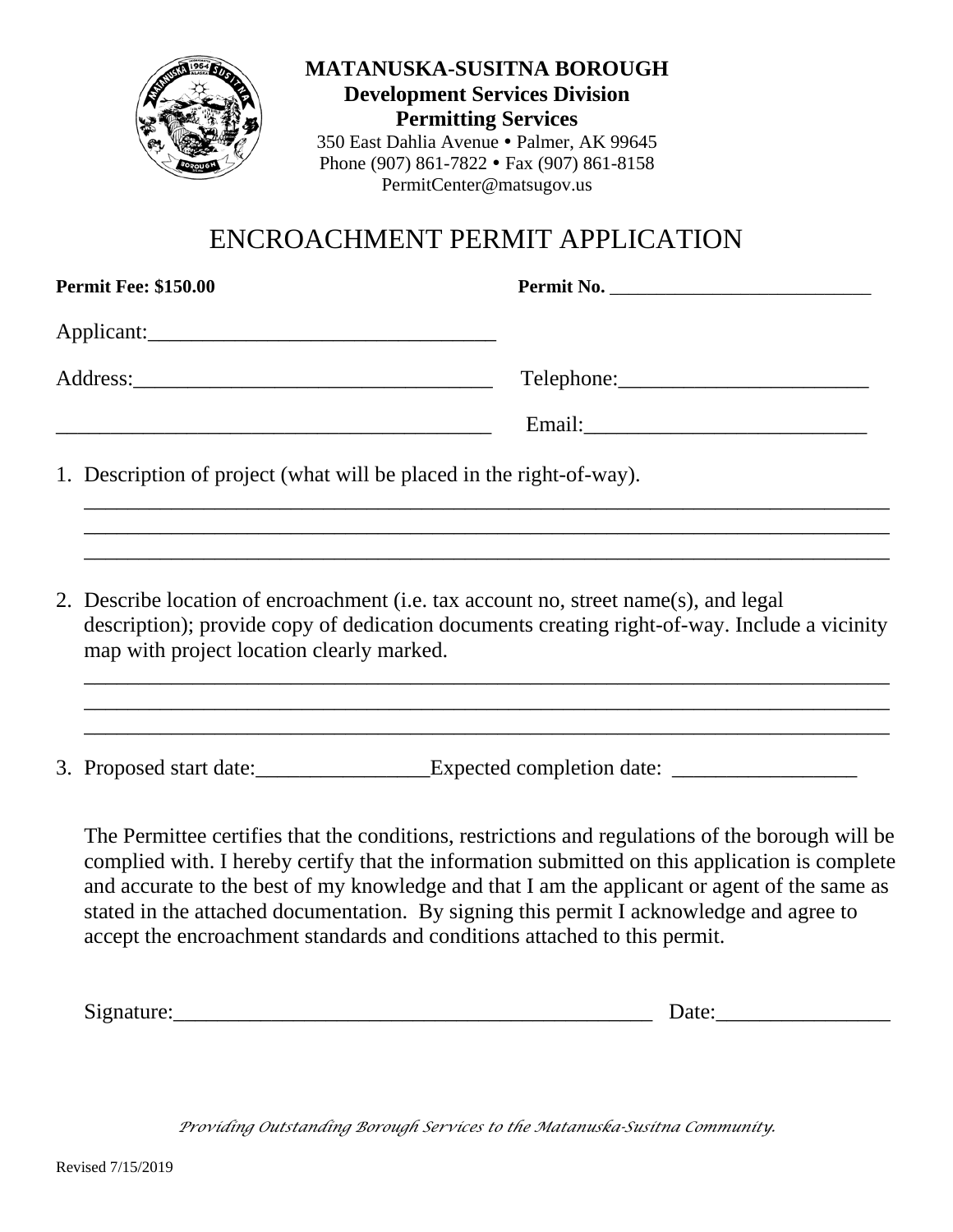

### **MATANUSKA-SUSITNA BOROUGH Development Services Division Permitting Services** 350 East Dahlia Avenue · Palmer, AK 99645 Phone (907) 861-7822 • Fax (907) 861-8158

PermitCenter@matsugov.us

### **MSB 11.10: ENCROACHMENT PERMITS**

#### **ENCROACHMENT**:

(1) any structure, object, material or physical disturbance of materials, including but not limited to, driveways, culverts, road repairs, wells, septic systems, drainage, and all types of structural improvements within, extending over or under the borough's public right-of-way; a public easement; property dedicated to a public use which is operated or maintained by the borough; or land owned by the borough.

(2) any snow storage, soil removal, debris or any other obstruction, any road, ditch, drain, gutter, or culvert which hinders or restricts: public traffic; maintenance or the flow of water in or along any public right-of-way; public easement; public dedication; or borough land.

#### **ENCROACHMENT PERMITS.**

(A) Any person desiring to construct or cause an encroachment shall apply for an encroachment permit to the public works director.

(B) A public utility or person who is issued a permit for utility facilities under MSB [11.30](http://www.codepublishing.com/AK/matanuskasusitnaborough/html/MatanuskaSusitnaBorough11/MatanuskaSusitnaBorough1130.html#11.30) is not required to apply for an encroachment permit.

#### **UNAUTHORIZED ENCROACHMENTS.**

(A) Unauthorized encroachments shall be subject to immediate removal by the borough, at the owner's expense.

(B) At the borough's option, the borough may require the person causing the encroachment or the owner of the underlying property upon which the encroachment lies to remove the unauthorized encroachment. The removal of the encroachment shall be done at the expense of the underlying property owner or the person causing the encroachment. Notice shall be given to the underlying property owner or the person causing the encroachment, that the encroachment must be removed at the expense of the underlying property owner or the person causing the encroachment. Notice shall consist of a written letter, sent by certified mail, return receipt requested, or personally delivered, explaining the violation and stating the time period in which the encroachment must be removed. If the person receiving notice does not remove the encroachment, the borough may remove the encroachment and the person receiving notice shall be liable to the borough for all costs incurred in removing the encroachment and attempting to have the encroachment removed.

(C) Unauthorized encroachments shall be deemed a public nuisance and are subject to all legal proceedings authorized by law.

MSB Title 11 is available in its entirety at <http://www.codepublishing.com/AK/matanuskasusitnaborough/>

*Providing Outstanding Borough Services to the Matanuska-Susitna Community.*